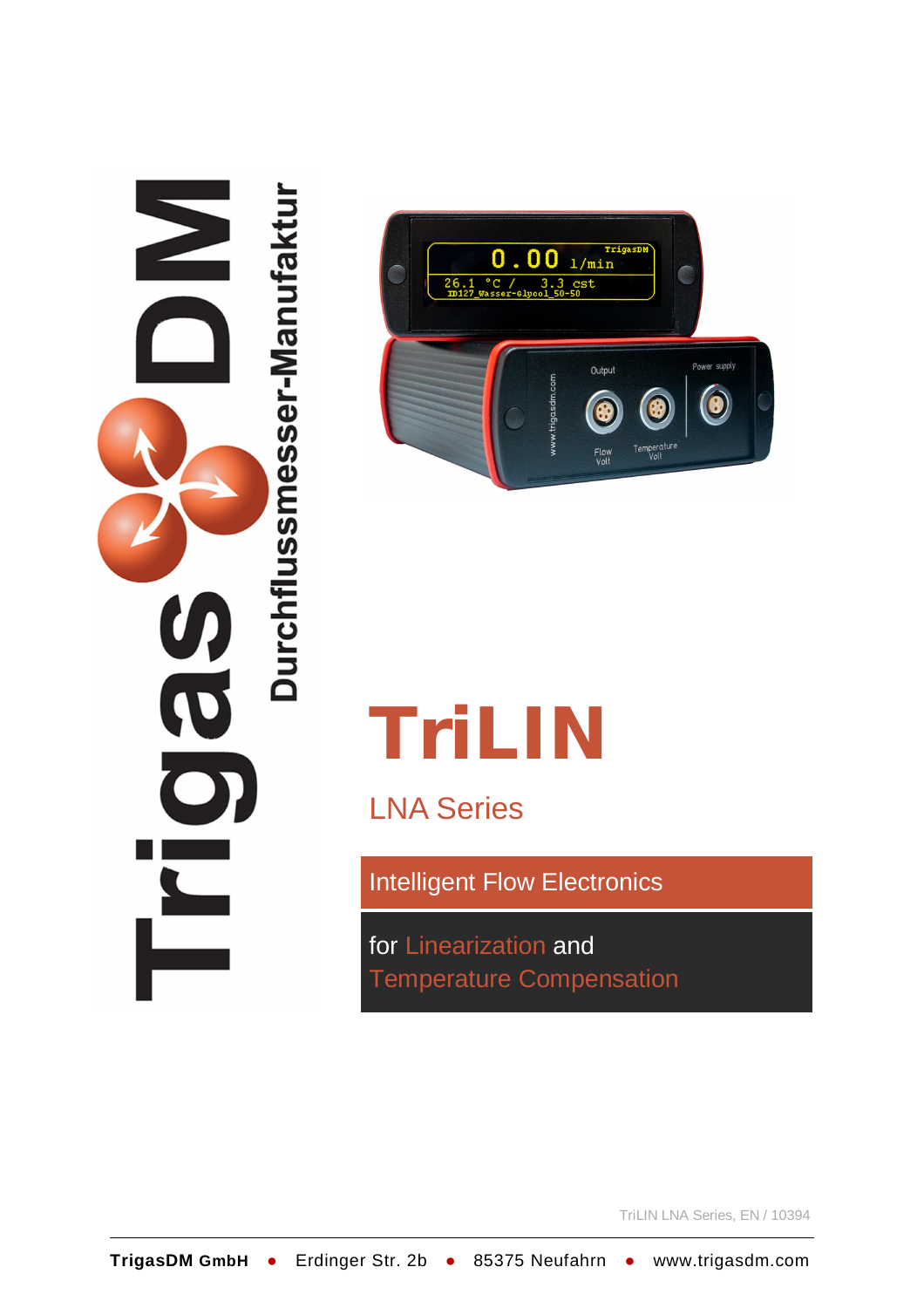

# **TriLIN Measuring principle**

The TriLIN LNA Series Linearizer/Flow Computer amplifies, linearizes, and scales the frequency signals of Turbine flow meters. In the versions with Temperature Compensation capability, correction for the effects of temperature and viscosity is performed in real time using proprietary methods, resulting in accurate flow measurement under all conditions.

The user-friendly FlowHow+ programming software allows easy programming of flow calibration and fluid properties data as well as linearization and scaling of Flow and Temperature outputs.

## **Technical data**

**Power Supply:** 6-36 VDC (no Display) 9-36 VDC (with Display) **Power Consumption:** < 0,5 W about 35 mA @ 12 V **Weight:** 350g depending on configuration **Dimensions:** 112 x 108 x 43 mm **IP Rating:** IP50 **Operating temperature:** -40 to +85°C **Storage temperature:** -55 to +125°C

**Humidity, Relative:** 0 to 85 % non-condensing

**Update Rate:** 1 ms

#### **Inputs:**

#### **Modulated Carrier Frequency, 0-4 kHz**

- Coil Inductance: 1mH
- Coil resistance: 10.5Ω
- Carrier Frequency: 47.5 kHz **Pulse input, 0-10 kHz**
- $\bullet$  U<sub>LOW</sub> < 1 V
- $U_{HIGH} > 3-30$  V
- Input impedance > 10 kΩ

**Temperature input - PT100, 4 wire**

## **Output:**

#### **Frequency, Flow**

Linearized, Scaled TTL frequency signal

- Scalable end value up to 10 kHz
- $Accuracy = 25$  ns

# **Analog, Flow**

0-10V linearized and scalable 4-20mA optional No zero-point offset Accuracy: 0,0015 % of full scale Resolution: 16-bit (0.15 mV) **Analog, Temperature** 0-10V linearized and scalable 4-20mA optional

No zero-point offset Accuracy: 0,0015% full scale Resolution: 16-bit (0.15 mV)

#### **Data Storage**

Up to five selectable Flowmeter Calibration Curves and up to five Fluid Properties Tables can be stored in memory in the TriLIN, making it a versatile flow measuring instrument. **Flowmeters:** up to 64 points per calibration in one of the following forms

- K factor [pul/l] vs Frequency [Hz] (No Temperature Compensation)
- K factor [pul/l] vs frequency/viscosity [Hz/mm<sup>2</sup>/s] (with Temperature Compensation)

**Fluids:** Up to 20 points per table for:

- Density vs Temperature
- Viscosity vs Temperature

#### **Data Interpolation**

Sophisticated proprietary methods are used for interpolating between calibration points.

- Cubic Spline is used for Flow, Temperature and Density
- A specialized linearization method is used for Viscosity.

## **No customer lockout**



The TriLIN electronics are supplied with open software architecture which allows user defined and controlled password protection. All scaling and programming functions are open and are accessible by the user.